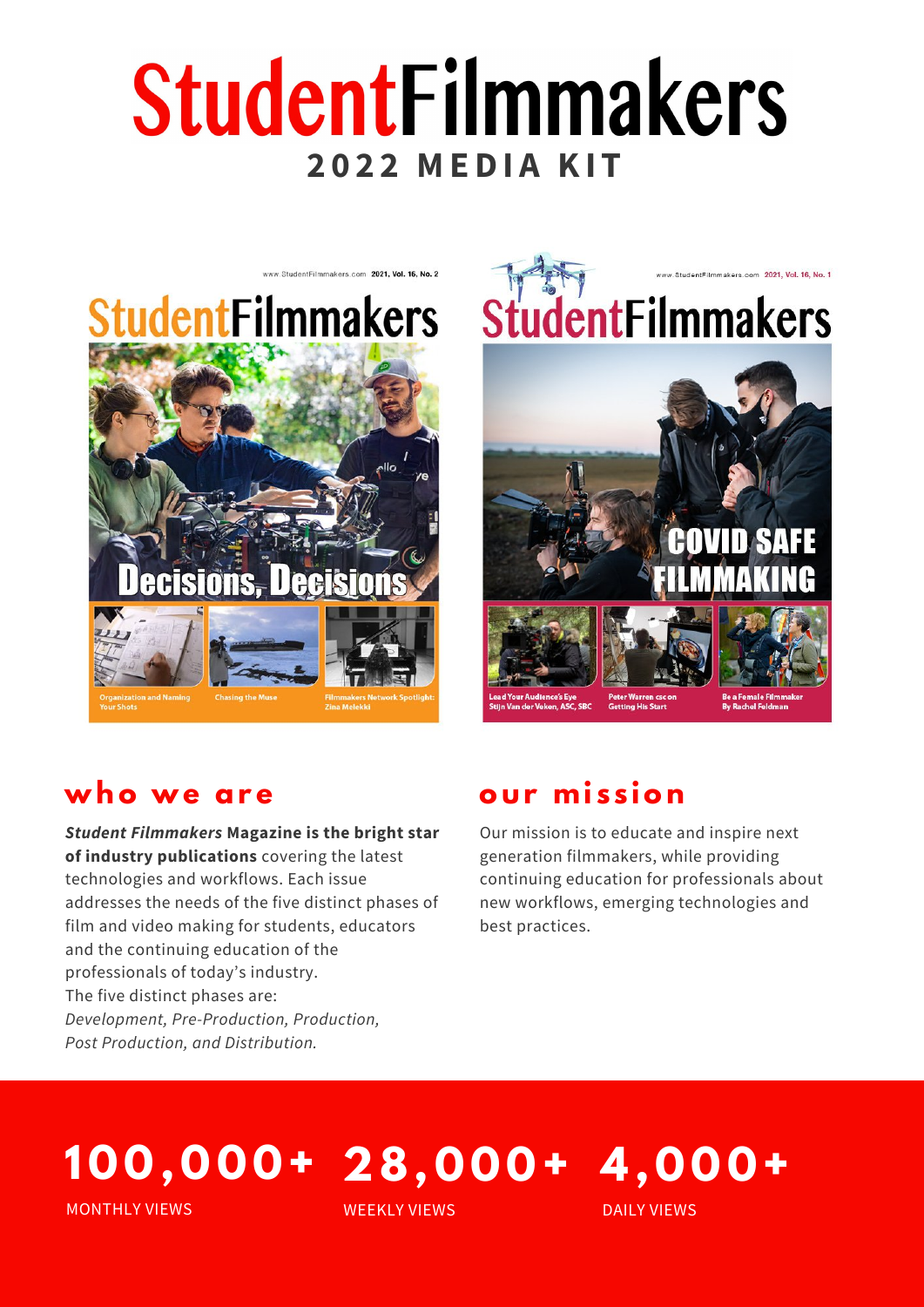## **StudentFilmmakers 2 0 2 2 MEDI A KI T**

## **ONLINE REACH**

**Monthly Views: 100,000+ Weekly Views: 28,000+ Daily Views: 4,000+**

*Our Readers are Creating the Award-Winning Films of Today and Tomorrow*



## **TESTIMONIALS**

**"It is, by far, the most awesome resource that I use,** not only for my personal development, but also reference and encourage my students at Bowling Green State University to subscribe to. " ~Jose A. Cardenas, SOC, IATSE Local 600, Bowling Green State University, Department of Telecommunications

**"Your magazine has some very high-end stuff, and it's good people,** and I'm really impressed. I think that the quality of writers is phenomenal. It might be over the heads of some of your readers, but for others, it is a good resource. " ~Ron Dexter, ASC

**"It would have been wonderful if I had a magazine such as the StudentFilmmakers Magazine available to me when I first started** dreaming about becoming a cinematographer. It would have helped greatly to open up and help me understand the world of filmmaking and how to become part of it. " ~Andrew Laszlo, ASC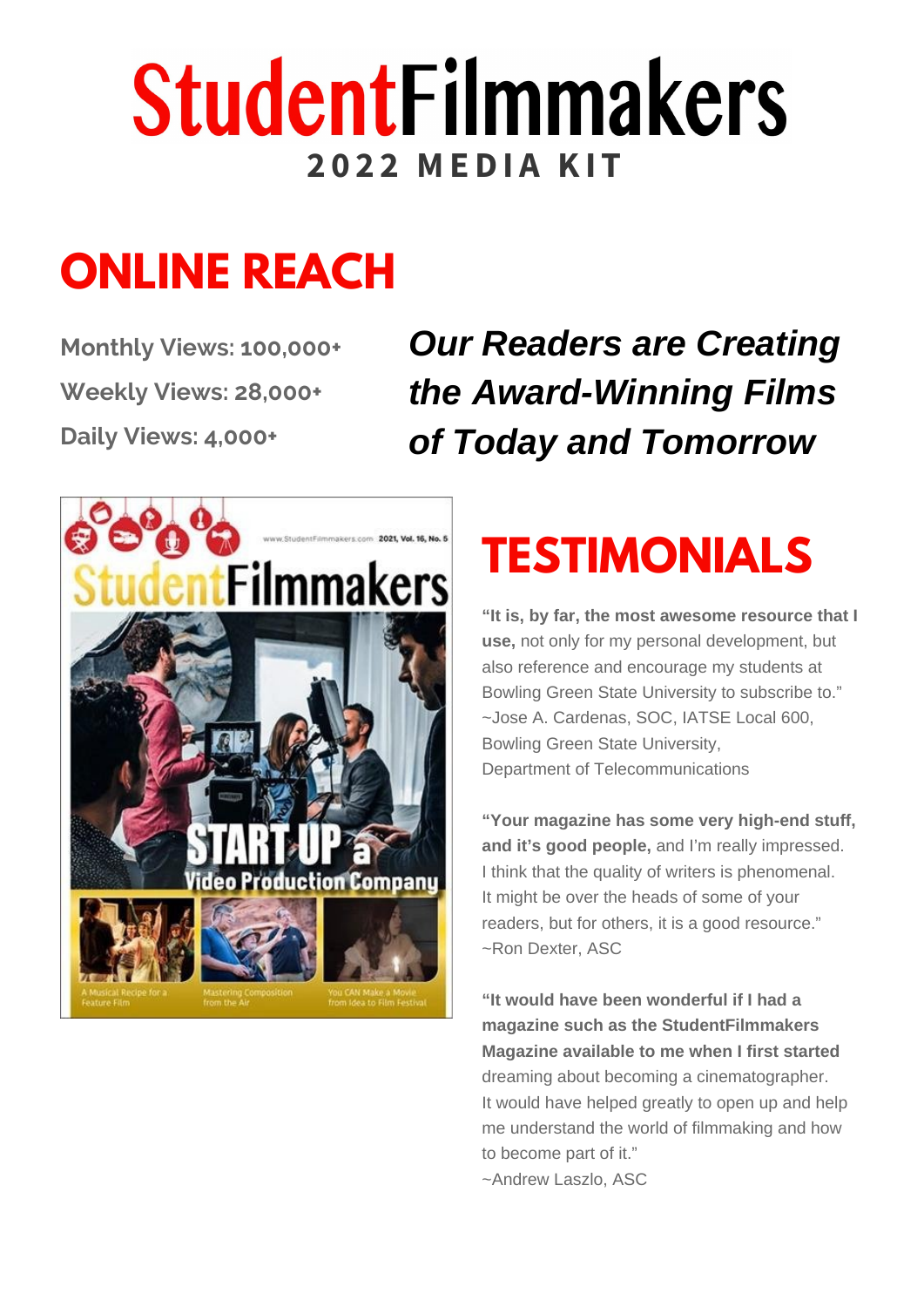## **StudentFilmmakers 2 0 2 2 MEDI A KI T**

#### **PROFESSIONAL AS:**

| Cinematographer               | 23.05% |
|-------------------------------|--------|
| Director                      | 14.07% |
| Editor                        | 12.01% |
| Producer                      | 11.82% |
| Camera Operator               | 11.27% |
| Instructor                    | 6.85%  |
| <b>Screenplay Writer</b>      | 1.41%  |
| <b>Marketing Executive</b>    | 1.47%  |
| Studio Executive              | 1.24%  |
| <b>Advertising Executive</b>  | 0.65%  |
| <b>Equipment Manufacturer</b> | 0.58%  |
| <b>Rental Executive</b>       | 0.43%  |
| Other                         | 15 15% |

#### 15.81% Independent Film Company Postproduction Facility 5.75% Graphics / Visual Effects Facility 2.53% Proadcost or Cable Network  $1.5102$

Film Studio / Television Production

**NATURE OF BUSINESS:** 

| bluauudat ul udule ivetwurk   | $\sim$ $\sim$ $\sim$ $\sim$ |
|-------------------------------|-----------------------------|
| Equipment Manufacturer        | 1.09%                       |
| Ad Agency                     | 1.03%                       |
| Audio Post Production         | 0.99%                       |
| Software Development          | 0.75%                       |
| <b>Equipment Rental House</b> | 0.65%                       |
| Film or Television Commission | 0.46%                       |
| Other                         | 17.41%                      |

#### **ASPECTS OF STUDENTFILMMAKERS THAT INTEREST READERS**

| Cinematography            | 64.84% |
|---------------------------|--------|
| Directing                 | 60.67% |
| Editing                   | 64.81% |
| Audio/Sound               | 43.83% |
| Lighting                  | 55.46% |
| Post Production           | 54.38% |
| Camera                    | 60.77% |
| Screenwriting             | 44.45% |
| Festivals/Awards/Contests | 51 34% |
| <b>Film Business</b>      | 46.36% |
| <b>Industry News</b>      | 41.25% |
| Master Classes/Workshops  | 40.53% |
| <b>Products Review</b>    | 40 42% |
| <b>Set Production</b>     | 33 62% |
| <b>Production Design</b>  | 41.20% |
| Acting                    | 27.37% |
| <b>Student Community</b>  | 35.95% |

#### Create brand allegiance and build customer loyalty.

#### **ROLE IN HIRING OR PURCHASING PRODUCTS / SERVICES, HARDWARE, OR SOFTWARE**

Partner with the #1 Educational Resource

for Filmmakers, Videographers & Storytellers

25.90%

| Approve / Authorize             | 45.12% |
|---------------------------------|--------|
| Research Services or Technology | 7.56%  |
| Initiate Request                | 13.73% |
| Specify Services                | 2.40%  |
| None of the Above               | 28.92% |

| <b>PRODUCTION</b><br><b>TOOLS READERS</b> | OWN:   | use:   |
|-------------------------------------------|--------|--------|
| Computer platforms                        | 66.19% | 32.38% |
| Camera accessories                        | 52 03% | 36 70% |
| Lenses                                    | 38.02% | 36 16% |
| Video Monitors                            | 42 55% | 37.83% |
| Grip equipment                            | 27.64% | 34.97% |
| Editing software                          | 62.72% | 34.84% |
| Lights                                    | 38.18% | 42.38% |
| Videotape recorders                       | 52.85% | 35.12% |
| Film Camera                               | 25.13% | 31.88% |
| Film                                      | 17 29% | 28 72% |

#### **ANNUAL PRODUCTION BUDGET:**

| \$50,000 and under           | 57.01% |
|------------------------------|--------|
| \$50,001 to \$100,000        | 13.46% |
| \$100,001 to \$500,000       | 8.36%  |
| \$500,001 to \$1 million     | 3.61%  |
| \$1,000,001 to \$10 million  | 0.97%  |
| \$10,000,001 to \$50 million | 0.51%  |
| \$50,000,001 and above       | 0.67%  |

## **1 0 0 , 0 0 0 + 4, 0 0 0 + 28, 0 0 0 +**

MONTHLY VIEWS

**For Hundreds of** 

**Testimonials Visit** 

studentfilmmakers.com/feedback

WEEKLY VIEWS

DAILY VIEWS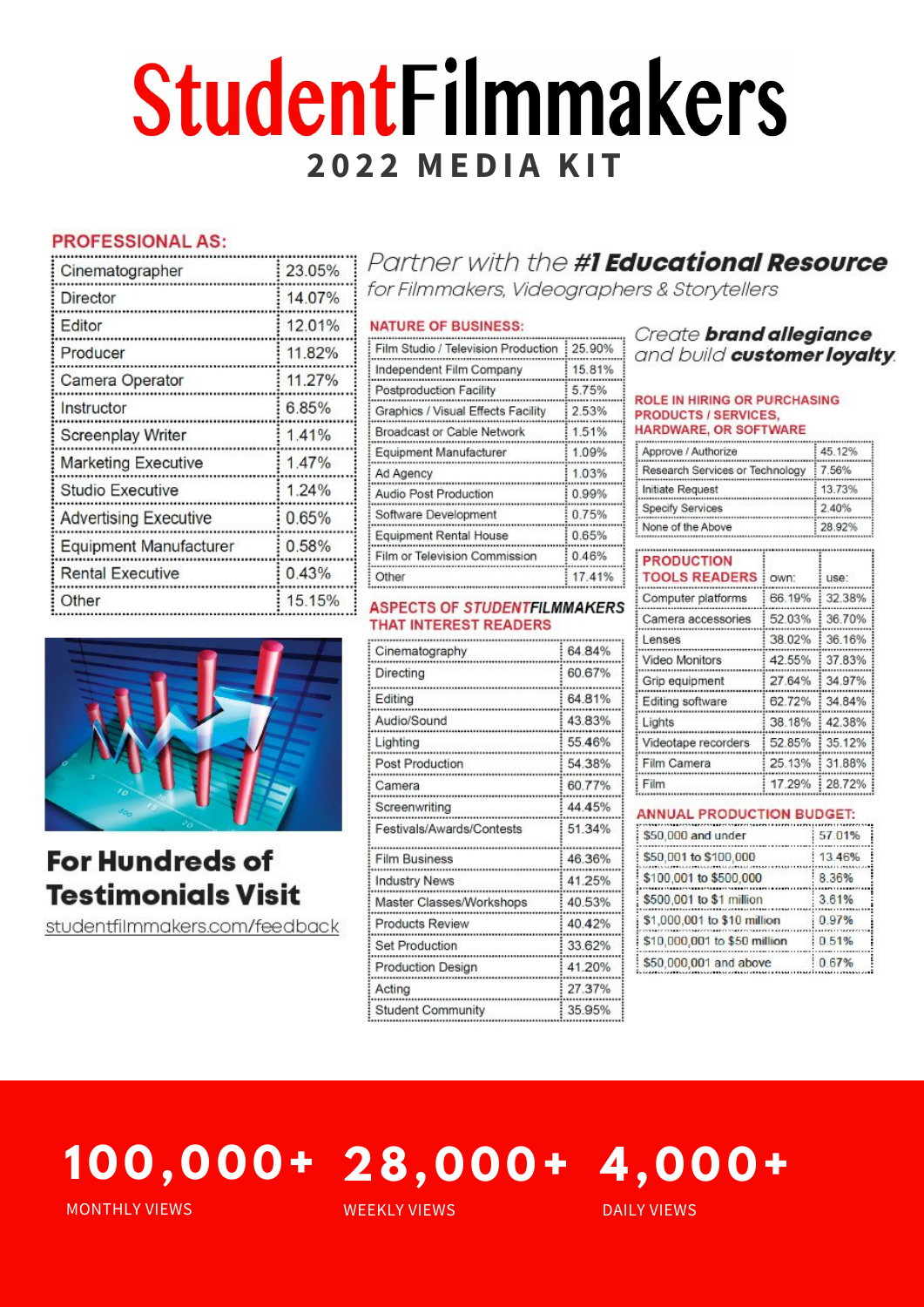## **StudentFilmmakers**

### **4-Color / B&W (Premium Positions)**

| <b>Size</b>                   | 1x     | 3x     | 6x     | 12x    |
|-------------------------------|--------|--------|--------|--------|
| Cover II (Inside Front Cover) | \$4800 | \$4524 | \$4156 | \$3788 |
| Cover III (Inside Back Cover) | \$4550 | \$4289 | \$3941 | \$3593 |
| Cover IV (Back Cover)         | \$4750 | \$4577 | \$4013 | \$3749 |
| <b>Full Page</b>              | \$3950 | \$3725 | \$3425 | \$3125 |
| 2-Page Spread                 | \$7500 | \$7300 | \$7100 | \$6700 |
| Island (Standard)             | \$3200 | \$3020 | \$2780 | \$2540 |
| 1/2 Page                      | \$2150 | \$2033 | \$1877 | \$1721 |
| 1/3 Page                      | \$1675 | \$1586 | \$1468 | \$1350 |
| 1/4 Page                      | \$1175 | \$1116 | \$1038 | \$960  |
| 1/6 Page                      | \$825  | \$787  | \$737  | \$687  |
| 1/8 Page                      | \$595  | \$571  | \$539  | \$508  |

### **Specifications Width x Depth (Inches)**

### **Magazines Trim Size: 8.375 x 10.875 inches**

| 2-Page Spread                    | Ask for specific sizing instructions when ordering    |  |  |
|----------------------------------|-------------------------------------------------------|--|--|
| Cover II, III, IV                | Trim Size: 8.375" x 10.875" inches                    |  |  |
|                                  | Bleed: Extend fully 0.125" outside trim edge          |  |  |
|                                  | Safe Zone is 0.25" inside the trim size.              |  |  |
| <b>Full Page (Bleed)</b>         | Trim Size: 8.375" x 10.875" inches                    |  |  |
|                                  | Bleed: Extend fully 0.125" outside trim edge          |  |  |
|                                  | Safe Zone is 0.25" inside the trim size.              |  |  |
| <b>Full Page (No Bleed)</b>      | 7" x 9.75"                                            |  |  |
| <b>Half Page: Vertical</b>       | $3.25'' \times 9.75''$                                |  |  |
| <b>Half Page: Horizontal</b>     | $7" \times 4.75"$                                     |  |  |
| <b>One-Third Page: Standard</b>  | $2.25" \times 9.75"$                                  |  |  |
| <b>Two-Thirds Page: Standard</b> | $4.25" \times 9.75"$                                  |  |  |
| <b>Island (Standard/Sq.)</b>     | $4.25" \times 6.25" / 4.25" \times 4.25"$             |  |  |
| <b>Quarter Page: Standard</b>    | $3.25" \times 4.75"$                                  |  |  |
| <b>Sixth Page: Standard</b>      | $2" \times 4.75"$                                     |  |  |
| <b>Eighth Page:</b>              | 3 Options for 1/8th Page: Horizontal: 7.88" x 1.17" / |  |  |
|                                  | Vertical: 1.86" x 5.10" / Rectangle: 4" x 2.5"        |  |  |

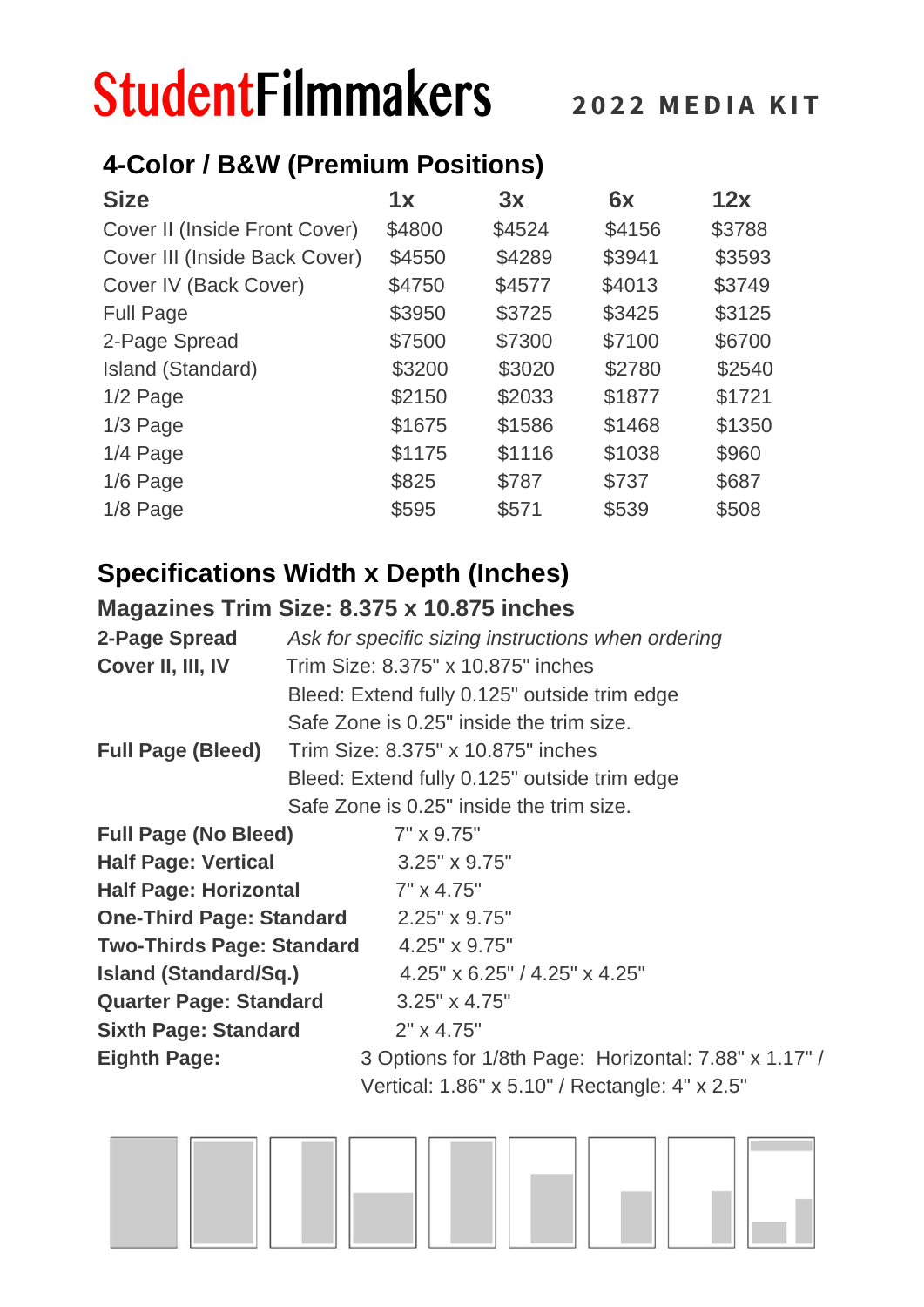## **StudentFilmmakers DIGITAL ADVERTISING**

### **2 0 2 2 MEDI A KI T**

### *Stay Connected with New and Emerging Filmmakers of the Digital World*

### **Web Banners**

| <b>Premium Positions</b>      | 1 Month   | <b>6 Months</b> | <b>12 Months</b> |
|-------------------------------|-----------|-----------------|------------------|
| <b>Top Leaderboard</b>        | \$2450/mo | \$2075/mo       | \$1625/mo        |
| 728px by 90px                 |           |                 |                  |
| <b>Top Banner</b>             | \$2075/mo | \$1875/mo       | \$1775/mo        |
| 468px by 60px                 |           |                 |                  |
| <b>Large Rectangle Banner</b> | \$2300/mo | \$2075/mo       | \$1825/mo        |
| 300px by 250px                |           |                 |                  |
| <b>Box Banner</b>             | \$995/mo  | \$795/mo        | \$625/mo         |
| 125px by 125px                |           |                 |                  |
| <b>Article Banner</b>         | \$1695/mo |                 | \$1495/mo        |
| 468px by 60px                 |           |                 |                  |
| <b>Logo Banner</b>            | \$235/mo  |                 |                  |
| 160px by 40px                 |           |                 |                  |



\$100 to \$1000 per tweet

#### **1 0 0 , 0 0 0 + 4, 0 0 0 + 28, 0 0 0 +** MONTHLY VIEWS DAILY VIEWS WEEKLY VIEWS